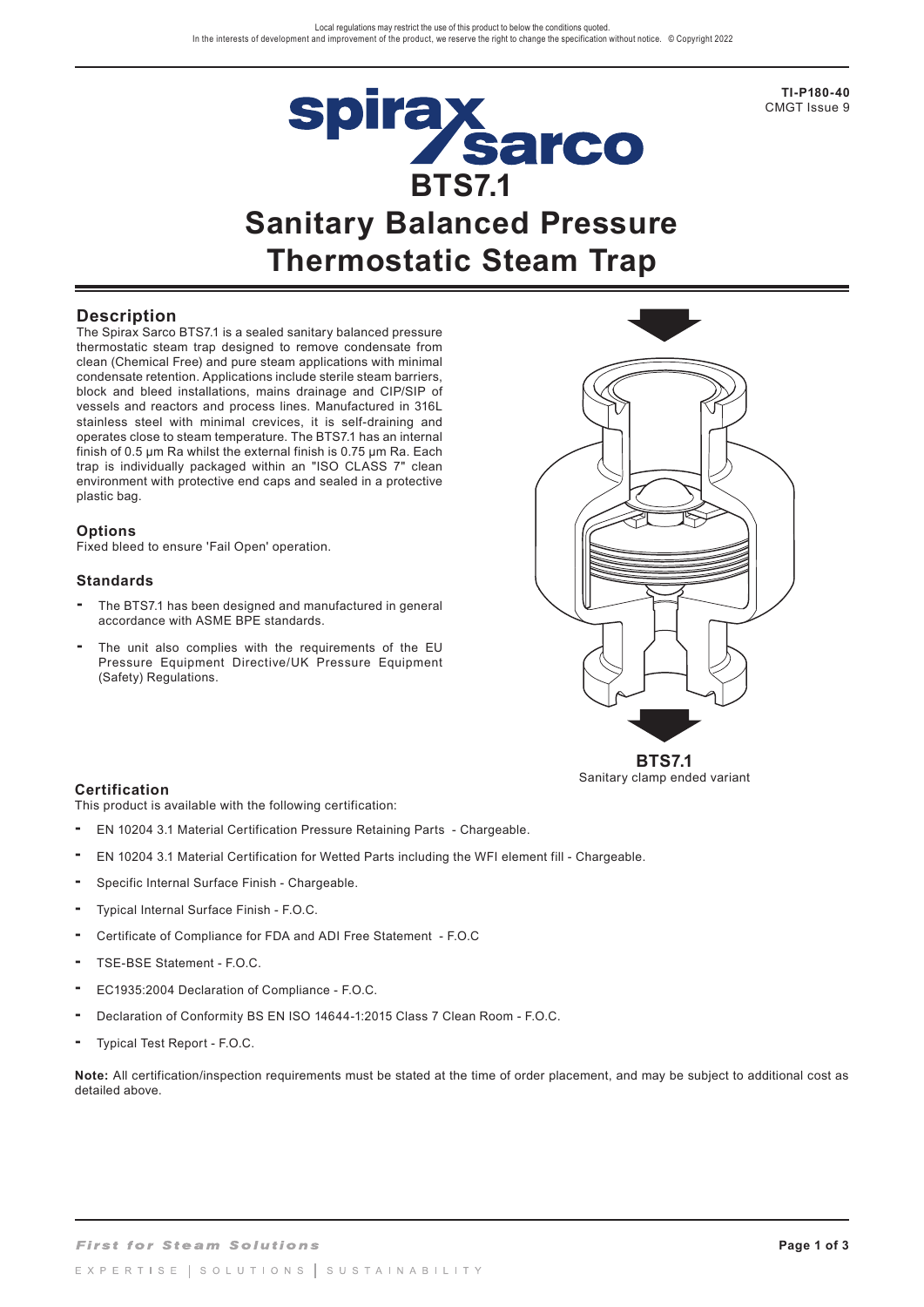# **Sizes and pipe connections**

¾" inlet and ½" outlet to ASME BPE Type A sanitary clamp connections.

The BTS7.1 trap is designed to be self draining for vertical installation (discharge down) ½" - ¾" trap should be fitted with a ¾" gasket at the inlet.

#### **Materials**

|   | No. Part                        | <b>Material</b> |               |
|---|---------------------------------|-----------------|---------------|
|   | 1 Body                          | Stainless steel | 316L (1.4404) |
| 2 | Capsule element Stainless steel |                 | 316L (1.4404) |



Sanitary clamp ended variant

# **Pressure/temperature limits**



The product should not be used in this region as damage to the internals may occur.

| Body design conditions |                                                         | PN7              |
|------------------------|---------------------------------------------------------|------------------|
| <b>PMA</b>             | Maximum allowable pressure                              | 7 bar g @ 170 °C |
| <b>TMA</b>             | Maximum allowable temperature                           | 170 °C @ 7 bar g |
|                        | Minimum allowable temperature                           | $-254 °C$        |
| <b>PMO</b>             | Maximum operating pressure for saturated steam service  | 7 bar g @ 170 °C |
| <b>TMO</b>             | Maximum operating temperature                           | 170 °C @ 7 bar g |
|                        | Minimum operating temperature                           | 0 °C             |
|                        | Designed for a maximum cold hydraulic test pressure of: | 10.7 bar g       |